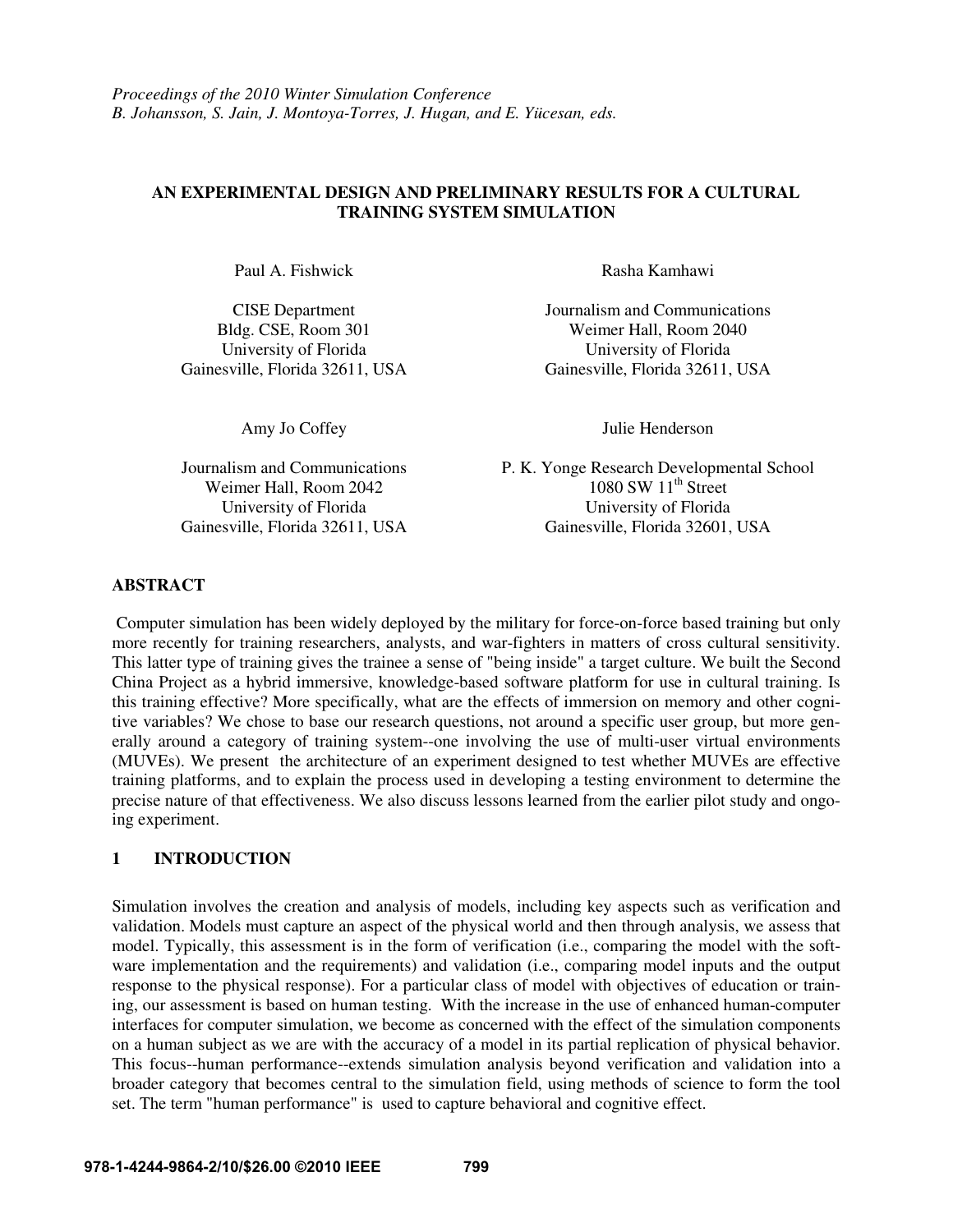Our research is grounded in the Second China Project (Fishwick et al. 2008, Henderson et al. 2008, SC 2010). Second China is implemented in Second Life (Weber et al. 2008). This project has two goals: (1) to construct an educational and training simulation environment for Chinese culture by using a linked Web/MUVE, and (2) to assess the simulation environment by measuring human performance. The first goal was achieved during 2009 and the second goal is ongoing with about 21 human subjects out of a total of 160 remaining to process.

We focus on the second goal by describing the experimental design and implementation and then summarizing key results to date taken from the pilot study and the ongoing experiments. The paper is not meant to reflect definitive findings since the study is not yet complete. Instead the objective is to describe a simulation-based engineering design and implementation required for assessment to occur. The paper is organized as follows: the overview of the experiment in terms of design and implementation is covered in Section 2, followed by a description of the instruments used for measurement in Section 3, and initial results to date in Section 4. Section 5 covers work related to ours, and we conclude in Section 6.

## **2 EXPERIMENTS**

Our human subject study was based on the first phase of the Second China project where we constructed an MUVE and a web-based knowledge set of learning modules about Chinese culture. Several snapshots of the MUVE are shown in Figure 1, and snapshots of the web-based learning modules are shown in Figure 2.



Figure 1: Three locations within the Second China space: In the park area-bots performing tai chi, government building across from the square, and inside the tea house. From (SC 2010).



Figure 2: Web-based learning module content. From (SC 2010).

When studying humans, there are a number of procedural actions that must take place, including the approval of an Institutional Review Board (IRB) at the start of the study followed by IRB application renewals if the study parameters change or re-application is necessitated due to time extensions. The beginning of any study is to derive the research questions (RQs). At first, this may seem to be a pedestrian ac-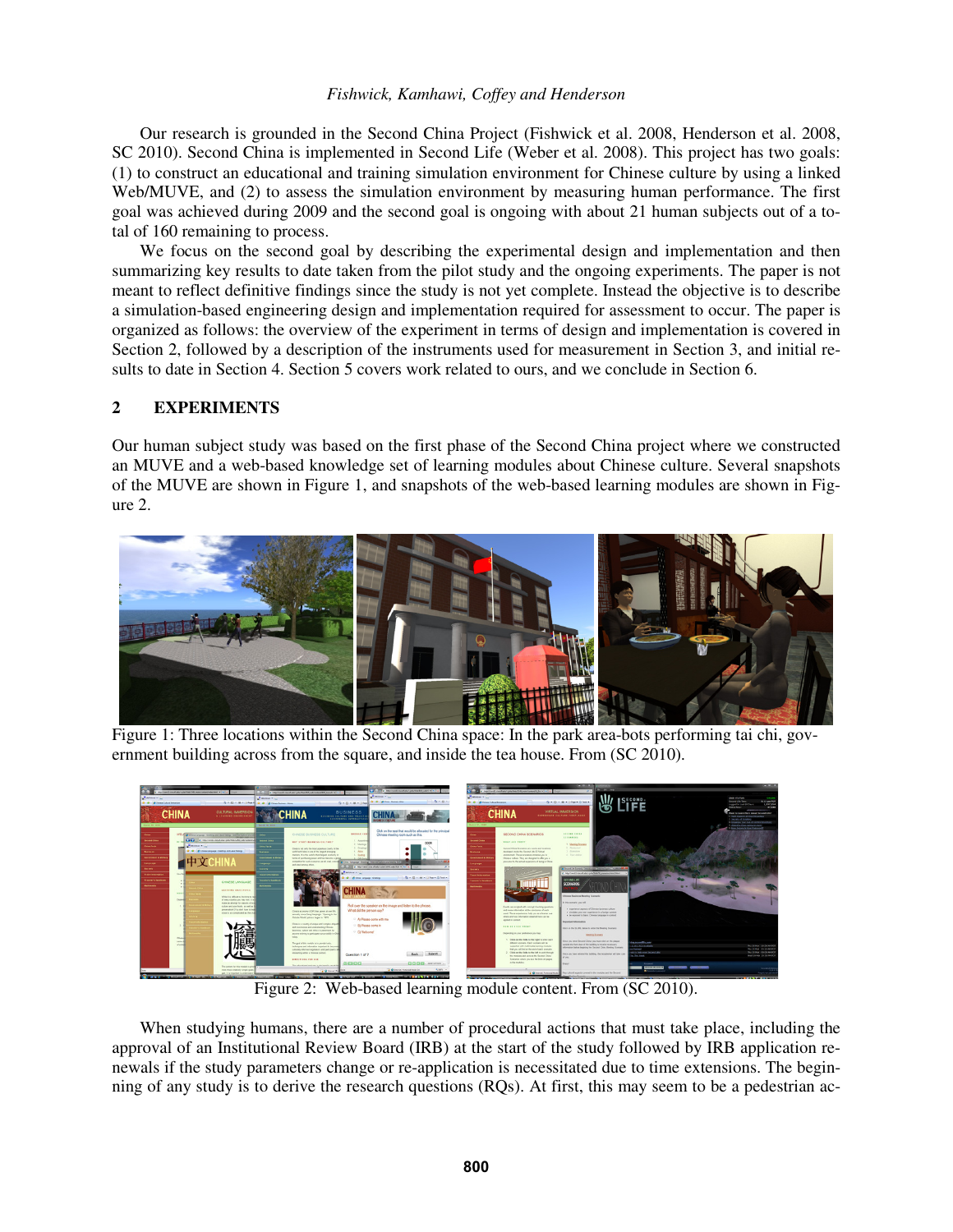tivity, but it is indeed challenging and it drives the sort of study to be performed. Informally, our interest could be defined as the following primary research question:

### RQ: *What are the benefits on the trainee of an MUVE compared with simpler, and more inexpensive, training solutions?*

When we originally asked this question, we recognized that there was significant interest in MUVEs across the education communities, but that little work had been done in formally evaluating the touted benefits of MUVEs. Are they really effective, and if so, how? One also needs to determine the social or behavioral science methods needed to answer this question. Various options exist and they are not mutually exclusive: poll, survey, focus group, in-depth interview, content analysis, and experiment. We chose an experiment since that was deemed to be able to provide the most accurate answer to our question. Experiments are concerned with people's responses to treatments under controlled circumstances. A *treatment* is the condition to which the subjects are exposed. A *control* means that one attempts to isolate the effects of the treatment by making sure that all other factors are held constant. Our treatment would consist of different levels of the variables of interest to determine their effect on cultural sensitivity and cognition. The MUVE (Figure 1) was used in the experiment and the web-based learning modules (Figure 2) were used as raw material from which to generate the cultural questions for the questionnaires.

Typically, there are many different measurements for humans that one can use, depending on the goals and research questions. For example, this is a partial list: 1) attention: how long (and where) is the subject most attentive to stimuli?, 2) memory: what is the level of recognition, cued recall, and free recall?, 3) emotion: arousal and valence, 4) attitudinal change, 5) behavioral change, and 6) self-reports (subjective). These represent cognitive measures; physiological measures are also possible and are planned, but not reported in our study. For example, skin conductance and heart rate are indices of valence, attention, and arousal. Both subjective (Kamhawi and Grabe 2008) and physiological measures represent valid options when studying human subjects.

#### **2.1 Population**

It is necessary to define the population of interest when conducting an experiment. Our population was undergraduate university students at the University of Florida. While this population is not a specific match with the ultimately envisioned end users of the study (e.g., analysts, war-fighters, linguists), there was no reason to believe that young adults and this military population would respond differently, both cognitively and emotionally, when exposed to a foreign culture with which they have had no prior experience. In addition, and from a more pragmatic standpoint, for the experiment to take place, we required sampling from a larger and more accessible population and the university population was a logical choice. Subjects are filtered as being acceptable or unacceptable prior to their data being processed for analysis. Subjects that are "filtered out" are in one of three categories: (1) *Chinese ethnicity or familiarity with this culture*- a subject may have a family or socio-cultural background which could serve as a bias (e.g., the subject may know answers to questions without experiencing the stimuli), (2) *knowledge of experiments* the subject may know how experiments are conducted and might guess at reasons for specific questions, thus potentially causing a bias, and (3) *advanced technical knowledge* - the subject may be technologically advanced with regard to multi-user virtual environments or coding bots, and this might lead the subject to dwell on technical issues rather than focusing on answering the cultural questions. Recruiting of subjects is performed across the university population, seeking to recruit in those classes not reflective of the previously defined three categories. Subjects are offered \$20 or extra credit, with the instructor's consent. Participation is entirely voluntary.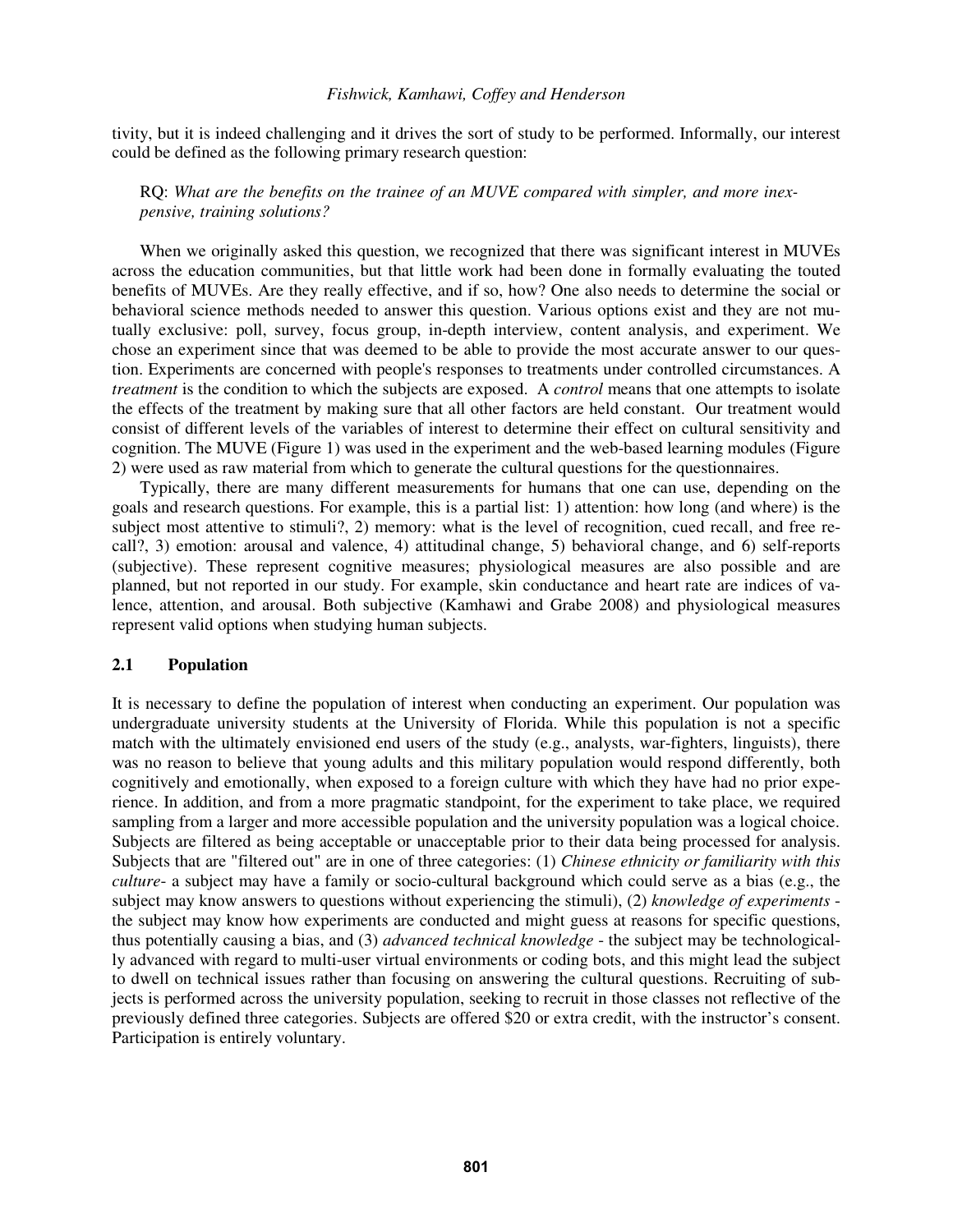## **2.2 Refined RQs Yielding Two Experiments**

The research question RQ, although a necessary first step, had to be refined into more concrete questions that could be tested. We created the following two questions:

RQ1: What effect does *sense of presence* have on cultural memory and intercultural sensitivity?

RQ2: How does an immersive environment compare and contrast with a--presumably--less immersive environment such as the Web?

RQ1 and RQ2 provided us with a base from which to design two experiments: one to investigate the role of presence in terms of fundamental differences in amounts of immersion and interaction, and the other to conduct a channel experiment, exposing subjects to one of two channels: immersive (i.e., Second China) and non-immersive (i.e., flash-based animation with audio narration on a web page). Subjects were randomly assigned to one of eight orders, with 4 orders associated with Second China and the remaining 4 with the web stimulus.

For experiments, it is important to use several messages that share a particular factor rather than test the effects of the factor from one message. Since SL stimuli are complex ones involving many variables, there can be several confounding factors that need to be controlled. These are controlled by randomizing them across a range of stimulus messages (Geiger & Newhagen, 1994). We had two scenarios almost ready for use, and two others were created for a total of four scenarios to serve as the stimuli. The topics of the four scenarios were a Chinese business situation, a visit to a Chinese tea house, Chinese government and politics, and the fourth discussed Chinese parks, streets and money matters. Both experiments used these four culturally authentic scenarios as the basis for generating the stimuli.. We also created four orders to remove any bias that could be caused through the order of scenario exposure having a potential effect on the subject. An *order* was defined by a sequence of scenario exposures. For example, one order could be 2, 1, 3, 4 indicating the index of the scenario to be run for subjects falling into that order.

The length of time necessary for the participant to complete the activity are approximately 2-2.5 hours for Experiment 1, and 1.5-2 hours for Experiment 2. Delayed measures take 30 minutes, yielding a maximal time per subject as 3 hours for the Second Life subjects and 2.5 hours for the Web subjects.

### **2.3 Experiment 1: Sense of Presence (RQ1)**

To study the role of sense of presence, we chose the following *independent variables*: interaction, immersion, order, gender, and expertise. A *low level of interaction* was defined by the subject not being allowed to use an input device except at the first and last event as part of a scenario, with the first input triggering the start of the scenario and the last input resulting in the user's avatar sitting down. A high level of interaction was defined by the user interacting throughout the scenario using the mouse and keyboard. A *low level of immersion* was an over-the-shoulder view of the avatar interacting with the environment, whereas a high level of immersion was a head-based reference frame indicating a view through the avatar's eyes. Each scenario was created in four different versions, with different combinations of interaction and immersion: one low interaction and low immersion, one high interaction and high immersion, one low interaction and high immersion and one high interaction and low immersion. Each participant was exposed to the four different topics/scenarios, presented at different levels of immersion and interaction, so that each participant was exposed to one scenario in high immersion and high interaction, another scenario in high immersion and low interaction, a third scenario in low immersion and low interaction and another scenario in low immersion and high interaction. Order was a control variable to eliminate the effects of the order of presentation. Gender consisted of two levels, male participants and female participants. Expertise is defined as whether an individual has a certain level of 3D game-playing proficiency or MUVE experience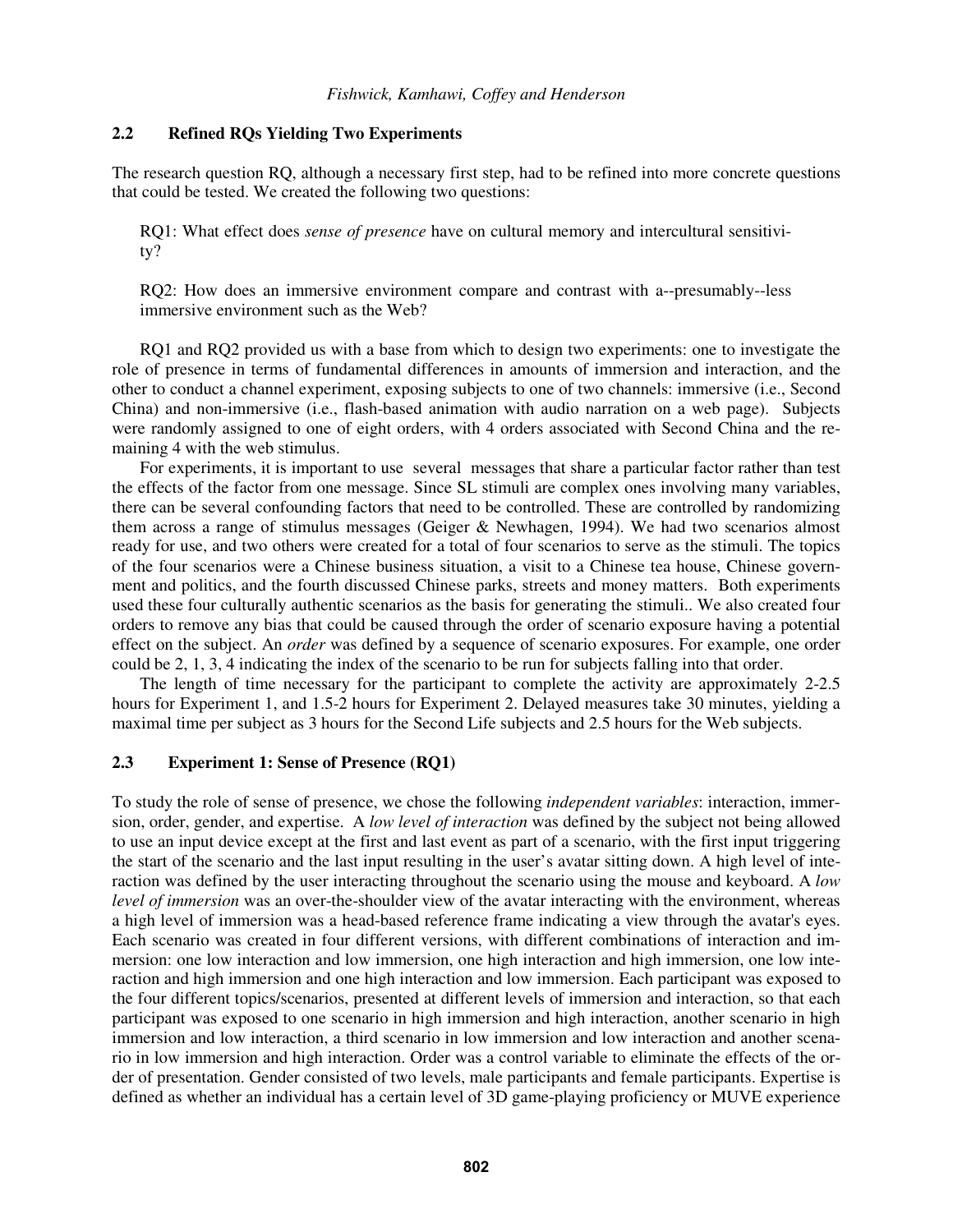(i.e., with expert and non-expert levels). There were four orders, varying the sequence of scenarios used for each subject. Subjects always started with an acclimation scenario, allowing them to become accustomed to the MUVE technology, prior to beginning the first sequence of that order.

The variables of immersion and interaction are *within-subjects variables* since each subject experiences each level of the variable. The remaining independent variables of order, gender and expertise are termed *between-subjects variables* because a subject can be only one level of the variable and not the other. For example, the subject has no choice of gender or level of expertise. *Dependent variables* for experiment 1 included: Sense of presence (SOP), subjective evaluation measures, cued recall and recognition, and cultural sensitivity. Dependent and independent variables are listed in more detail in appendices A and B for this experiment and the following one.

### **2.4 Experiment 2: Channel (RQ2)**

The second experiment was to study human cognitive performance related to a different channel--one that had no immersion or interaction, only flash-based narrated sound slide presentations embedded in a web page. The same four scenarios were used as for Experiment 1. *Independent variables* were channel, order, gender, and expertise. These are between-subjects variables. *Dependent variables* were the same as the dependent variables for Experiment 1.

### **2.5 Scenarios and Orders**

During the first phase of our project, our goal was to build scenarios for purposes of training an individual on Chinese culture, however, it became apparent that each scenario differed in types and quantity of cultural exposure. It was necessary to control all these scenario differences so we can test the effects of immersion and interaction on our dependent variables and eliminate the possibility for contaminating these results by other differences in the scenarios. To guard against the possibility of these differences resulting in different, and unintended, outcomes in the experiment, we need to *operationalize* the environment so that all scenarios were equal in terms of quantity of cultural information, level of interest to users, and number of bots visible to the user. For example, each scenario had exactly five units of cultural information presented by audio to the subject. Navigation was regulated by placing red dots as waypoints indicating where the user was to make his/her next move. Having multiple orders within the experiment served a similar purpose--to remove the possibility of contamination or bias resulting from the way the scenarios were ordered while maintaining the essence of the original, and training-motivated, culturally-rich scenarios. In the design of the stimuli there is a dilemma where the researcher has to choose a point between two extremes on a continuum, control and regulation of all aspects of the environment and less control to keep the true nature of the environment. The first is necessary to remove all possibilities for any extraneous variables that can affect how the users react to the medium. The environment could be "sterilized" of all extraneous variables to reduce the chance of error in the results; the effect studied is that of the independent variables and nothing else. The second is necessary to claim ecological validity, to keep the extraneous elements of the environment that make it unique or different from other media. In this experiment, for example, the researchers used red buttons to guide the users into taking certain routes within the environment, a form of control that is not present in the non-experimental, education-oriented version of this medium, but necessary to ensure that all users were exposed to exactly the same pieces of information that were also presented to the Web group. At the same time variables that are true to the virtual environment--such as the presence of other beings (bots) in the space and allowing the users to freely navigate from one scenario location to another--were added to make the environment as faithful as possible to the non-experimental version of the virtual environment.

Figure 3 shows a top view of a sample scenario: the Tour Scenario, where the subject learns about Chinese government. The cultural content is triggered by or related to items encountered in the MUVE, thereby contextualizing cultural content as it may be encountered or triggered in real life. For example: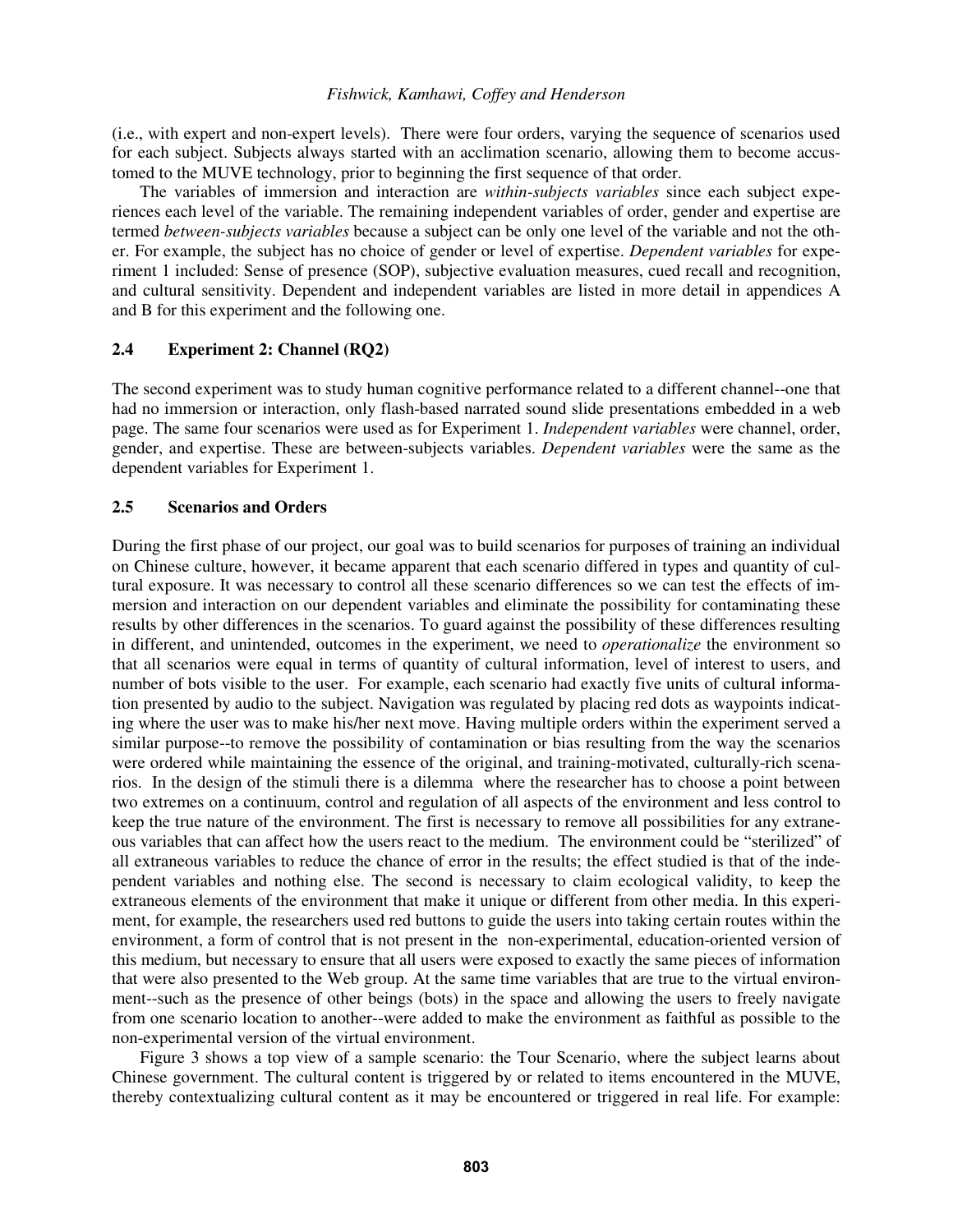the Chinese Communist Party (CCP) emblem triggers information about the CCP and the US flag triggers information about U.S.–China relations. This is typical of each of the four scenarios. The subject starts at a "red X" near a bot which serves as a walking guide for the scenario. The yellow path shows the path taken by both the bot and the subject, who follows the bot along the path. The subject begins at location (29,69.24) which is an X, Y, Z location, and then walks by the government building and then moves toward and sits on a park bench located in the government square across from the building. The bot guides the user's avatar and, while speaking, provides cultural information by having the subject interact with (in the case of high interaction) or look at (in the case of low interaction) a monument and a globe.



Figure 3: The government scenario -- one of four on the island.

Table 1 illustrates a part of the finite state machine (FSM) used to formally define the behavior of the bot in each scenario and the cultural content to be delivered, and thus, the order of individual scenario events. The FSM was useful in not only defining interactive bot behavior, but also served as a means of communication among team members responsible for the definition of culturally appropriate actions and software engineers who were required to write code to facilitate these actions within Second Life. For example, the start state of the FSM indicates where the bot is to be located in X,Y,Z coordinates (29,69,24) and when the government scenario begins, audio is delivered which states "Click on the red button." The event of the avatar touching the red button causes a state transition where the bot says, "Please come with me." Events that cause change of state tend to be either touch or proximity events.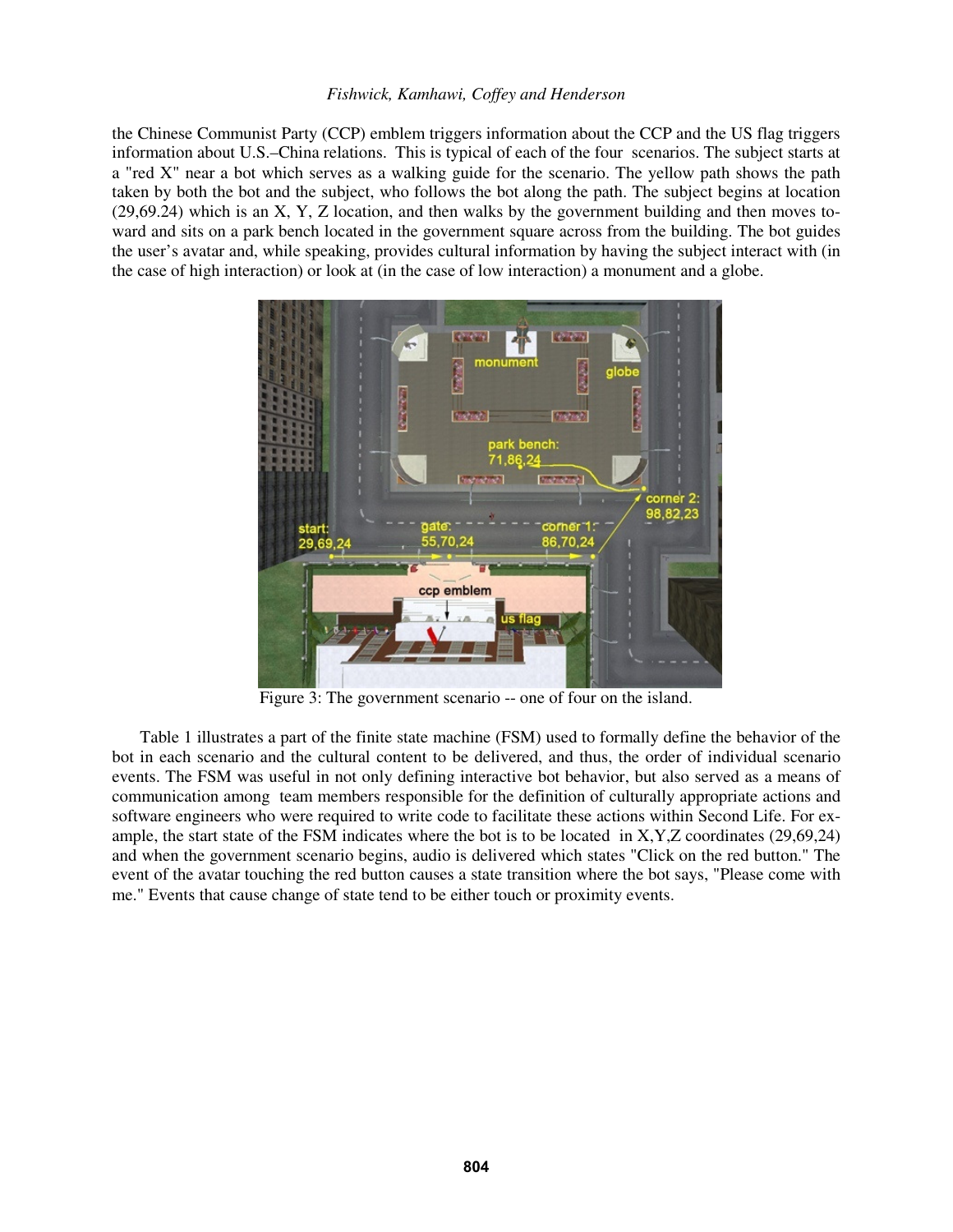| <b>STATE</b>                                                                            | <b>ACTION/OUTPUT</b>                                                                                                                                                                                             | <b>EVENT/INPUT</b>                | <b>NEXT_STATE</b>  |
|-----------------------------------------------------------------------------------------|------------------------------------------------------------------------------------------------------------------------------------------------------------------------------------------------------------------|-----------------------------------|--------------------|
| <b>START</b><br>Corner of<br>Zhongshan and<br>Jianguo Roads<br>Second China<br>29,69,24 | Say(Instr, Click on the red<br>button on your guide in order to<br>tell her that you are ready to<br>take the tour.)<br>Delay(3)<br>Flash(RedButton, on guide)                                                   | Touch<br>(AV, RedButton_guide)    | TRIGGERING_GUIDE_1 |
| TRIGGERING_<br><b>GUIDE 1</b>                                                           | SayAudio(GUIDE, Please come<br>with me)<br>Say(Instr, Please follow Ting,<br>your guide to the gates of the<br>Government building.)<br>Delay(3)                                                                 |                                   | FOLLOWING_GUIDE_1  |
| FOLLOWING<br>GUIDE_1                                                                    | Walk(GUIDE, To_Gates)<br>Walk(AV, To_Gates)                                                                                                                                                                      | Proximity(AV, Guide)              | <b>AT GATE</b>     |
| AT_GATE<br>55,70,24                                                                     | Say(Instr, Turn to look at the<br>front of the building. Click on<br>the red button on the communist<br>party logo to learn about the<br>Chinese Communist Party)<br>Delay(3)<br>Flash(RedButton,<br>On_CCPLogo) | Touch(AV,<br>RedButton_CCPLOGO) P | LEARNING_ABOUT_CC  |

Table 1: A subset of the finite state machine used in the government scenario.

### **3 INSTRUMENTS**

The dependent variables, sense of presence and intercultural sensitivity, were measured with specially developed scales. Presence itself refers to "a sense of being there" within the virtual environment (Marsh, Wright,  $\&$  Smith, 2001) and is a "key aspect of the virtual experience" (Waterworth  $\&$ Waterworth, 2001, p. 211). Sense of presence has been measured in a multitude of ways (Mikropoulos, 2006), but our research team determined the ITC-Sense of Presence Inventory (ITC-SOPI), developed by Lessiter, Freeman, Keough, and Davidoff (2001), to be best suited for this study. ITC-SOPI measures four identifiable presence types or factors: spatial presence (related to sense of physical presence), engagement (with the objects and others in the stimuli), ecological validity (how natural the environment feels), and negative effects (e.g. experiencing eye strain or feelings nauseated). The ITC-SOPI uses a Likert-type scale, with respondents rating their experiences for each item asked.

For intercultural sensitivity, the Intercultural Sensitivity Scale (ISS) by Chen and Starosta (2000) was used. However, this instrument was modified in order to not only measure intercultural sensitivity toward other cultures in general (intercultural sensitivity), but also sensitivity toward one culture, that of China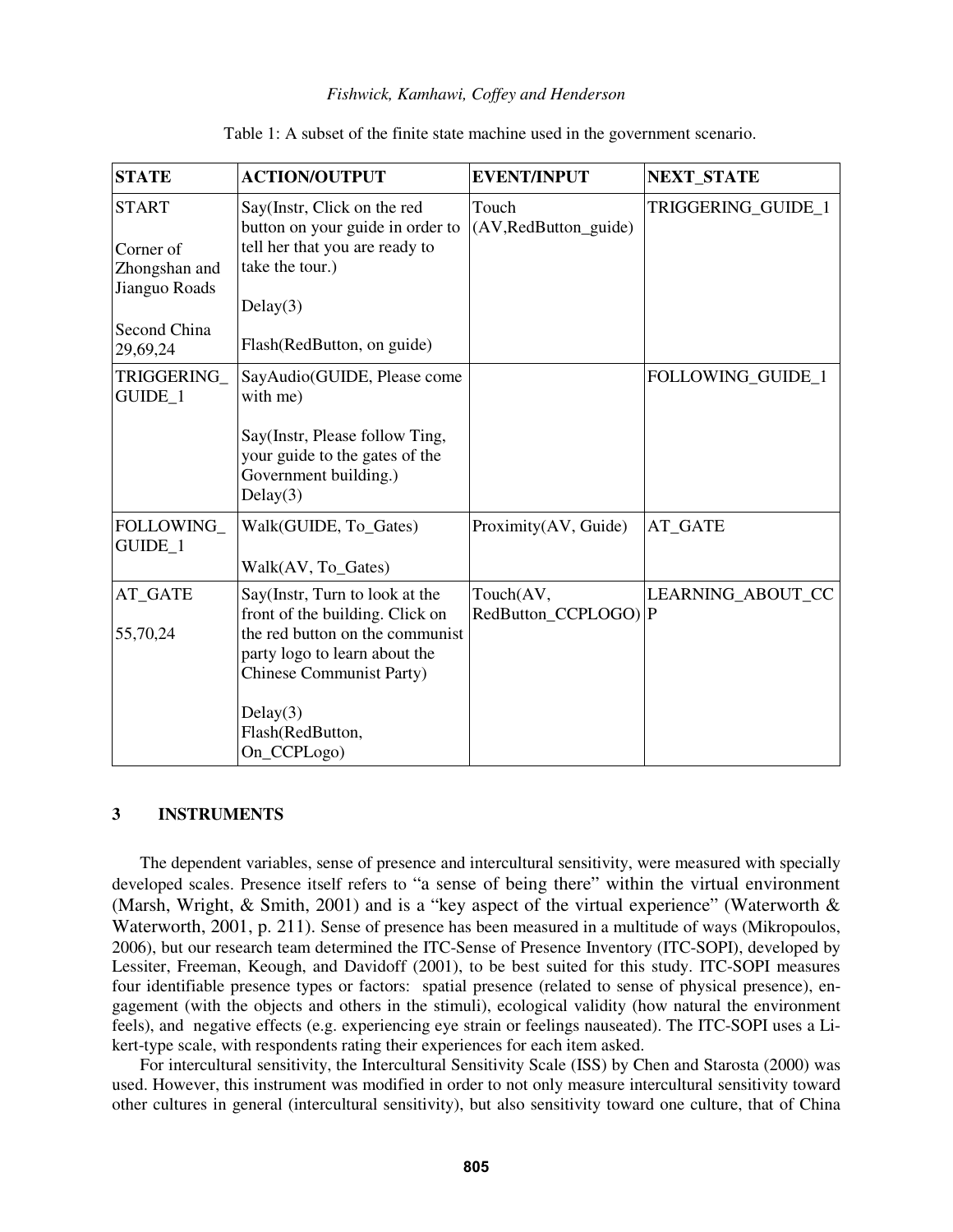(cultural sensitivity). In order to accomplish both ends, the original ISS was expanded to include a parallel set of scale items inquiring about feelings toward Chinese culture and persons, in addition to the existing instrument that asked about feelings toward other culture and persons in general. The instrument, then, was double in size to accomplish the purposes of this study and to be able to compare and contrast Second China's effect on both (a) cultural sensitivity toward China and its people, and (b) intercultural sensitivity toward other cultures in general.

# **4 INITIAL RESULTS**

While final results are still pending, preliminary analysis based on the first 50 subjects reveals some promising findings. We qualitatively summarize them here. For Experiment 1 (Sense of Presence), we were looking for any interaction effect between immersion and interaction, the two elements comprising our operational definition of "sense of presence." We were looking for any statistically significant effect that the *combination* of these two independent variables, working in tandem, may have had upon our dependent variables of cultural knowledge and cultural sensitivity. We did not find any such interaction. It seems that higher perceived interaction by subjects produces a greater sense of presence on spatial and engagement factors. The greater the perceived interaction level, the more intensely involved they feel, and the more aware they are of the space and objects surrounding them within the virtual space. In addition to the positive outcomes for spatial and engagement presence factors, the perceived high interaction condition (when compared with low interaction) made subjects feel more in control and happier, and they perceived the high interaction condition of the virtual scenario as more believable, and just slightly more informative and objective.

 Experiment 2 (Channel), early results suggest that Second Life may be a more effective medium than the Web for increasing cultural learning, at least on some levels. Specifically, visual recognition (immediate and delayed) produced significantly better results within Second Life than within Web stimuli, and showed superior results for all four presence factors—"spatial," "engagement," "ecological validity/naturalness," and "negative effects"—as well as for some of the evaluation measures. Verbal (textbased) recognition did not produce superior results within Second Life. Preliminary results for cultural sensitivity were not analyzed.

 Overall, initial results seem promising for the use of 3D virtual environments for increasing cultural learning, particularly those 3D virtual spaces, such as Second China, that provide perceived high interaction conditions, and that provide visually-based learning opportunities. Generally speaking, subjects were happier when using Second Life, and perceived the content in that environment as more important and more enjoyable, than compared to Web scenarios of the same content. It is possible that main effects will yet surface for immersion or that an interaction effect will appear for the combination of immersion and interaction, once all subjects (*N*=160) have been tested and the study is complete.

## **5 RELATED WORK**

Related work is viewed within the simulation community, and also within the study of presence. Within the simulation community, related research on the formation of similar environments to ours includes the following areas: training, education, and agents; however, the most relevant related work is in how these environments are assessed in terms of their effects on humans. Fishwick (2007) provides a compilation of modeling methods, including agent-based approaches and those based on state machines used for coding the bot behaviors for each scenario. Agent-based simulation (Luke et al. 2005; Yilmaz et al. 2006) is particularly suited to this type of scenario dynamics. The use of virtual reality is well known in simulation (Macredie et al. 1996) but is only recently being used within multi-user virtual environments (Fishwick et al. 2008). The general area of verification and validation in simulation (Sargent 2009) covers methods for verification of implementation against requirements and validation of model behavior against observed physical behavior, but is not focused on human performance. Formal studies of humans regarding modeling and simulation are beginning to appear (Tako and Robinson 2009, Monks et al. 2009). In terms of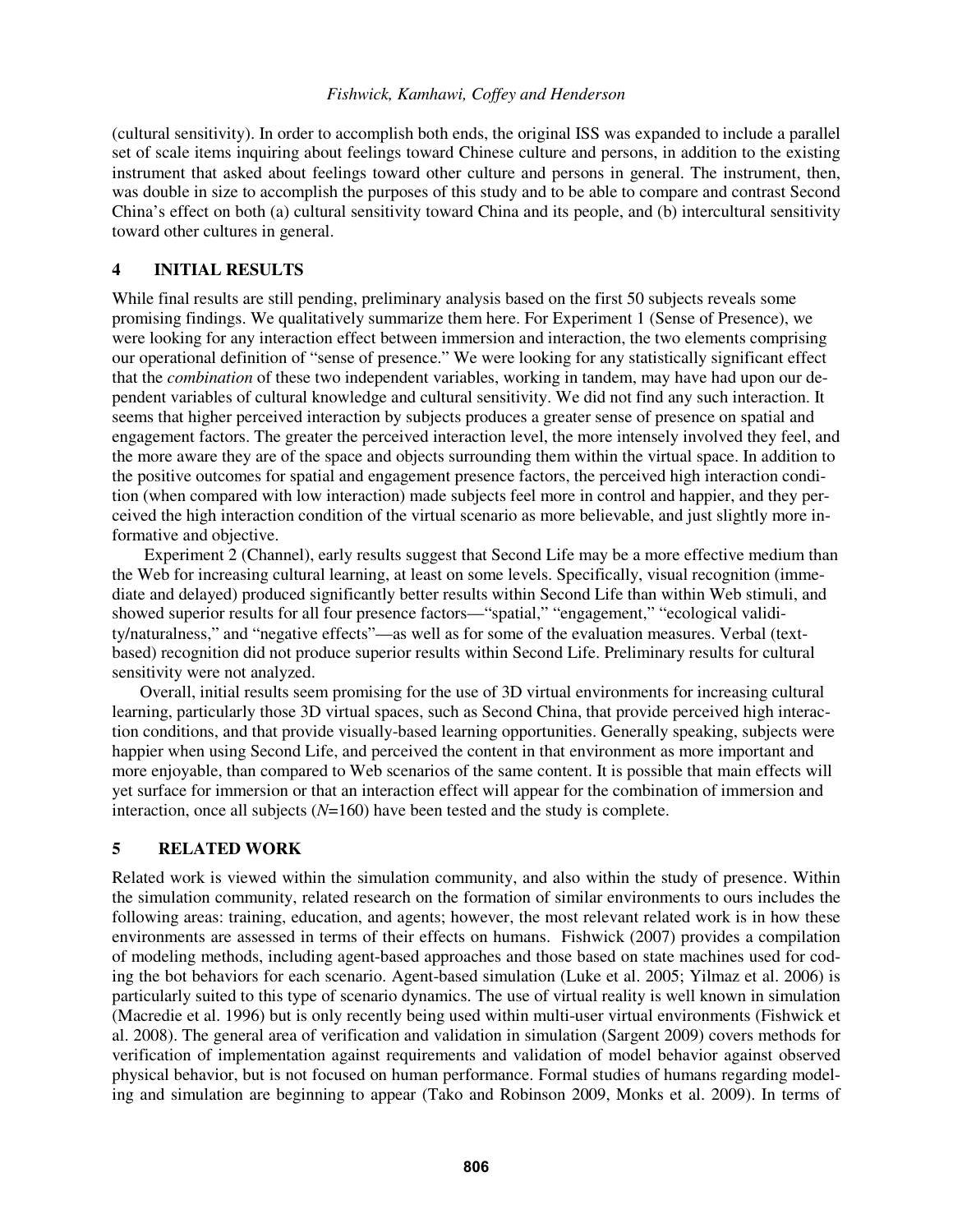empirically analyzing virtual environments, Cooper (2009) finds support for one of two hypotheses indicating a positive relationships between *level of engagement* and performance. Virtual environments such as Second Life support broad-based educational goals such as multiple perspectives, situated learning, and transfer to real-world environments (Dede 2009).

Work performed in studying the cognitive effects of presence has been conducted in relation to health communication, e.g. in an effort to treat anxiety and phobias (Hodges et al., 1994; Ku et al., 2006; Orman, 2003, 2004; Rothbaum et al., 1995; Schuemie et al., 2001; Slater et al., 2006) and medical students are using virtual environments as training aides for patient interaction (Deladisma et al., 2007; Stevens et al., 2006). The U.S. military has begun exploring the value of virtual environments as a way to relieve combat stress (Etengoff, 2008; Vargas, 2006; Cain Miller, 2009). Commercial entities such as IBM have also experimented with Second Life, to better understand the economic and marketing potential the environment might provide (Holtz, 2007). Reuters and CNN are among the journalism organizations experimenting there, though more studies examining virtual environments' possible applications to mass media and journalistic endeavors are needed.

### **6 CONCLUSIONS AND LESSONS LEARNED**

The first half of our Second China work was building the environment --both in terms of all of the cultural knowledge in the web-based learning modules as well as the Second Life-based environment, Second China. Building that environment for learning and training came with its own set of challenges. The second half of our work has been to test this environment, and this manuscript serves as a summary of that experience. At this writing, the experiment has not concluded (21 subjects remaining from a total sample of 160), and we estimate completion in July/August 2010. After completion, there will be a vast amount of data which must be analyzed. The following represent some key lessons learned from the experience, with regard to the testing phase of the project. These lessons primarily reflect items that resulted in increased time, labor, and expense:

- *Stimuli creation*: originally, two scenarios were built. However, for the design of an experiment while varying order of exposure to scenarios, we needed four scenarios. Also, we needed to construct an acclimation scenario for those without the proper requisite background in navigating 3D environments. The key issue, however, was that scenarios that may be appropriate for learning and training are not necessarily ready to be directly employed within an experiment. We placed red buttons to force waypoint navigation and were required to standardize the look and feel of each scenario. To do otherwise would jeopardize the experiment through scenario bias. We also have encountered technical problems with the Second Life service, but mainly in the operation of the bots, which are integral to providing social presence in-world. Unfortunately, bots are not officially supported by Linden Labs, although they are permitted if identified as such and if used for education and training purposes on owned land. Bot clothing and meshes would frequently turn grey, and bots would disappear at random times. Some subject data had to be discarded due to technical problems.
- *Cognitive overload*: we ran a pilot study prior to the experiment following a peer review and informal focus group feedback. The pilot was particularly useful because we were obtaining results pointing to subjects reporting greater sense of presence with web stimuli than within the MUVE. We hypothesized that this anomaly was due to the use of text in providing all instruction-based and culturally-based material. The text was shown in the lower-left portion of the screen and we estimated that this "broke presence." The start of the experiment was delayed to recode all instructional and cultural information into an audio mode rather than text, with the hope that audio mode would induce less cognitive overload.
- *Recruiting*: Originally, we had designed an experiment with 320 subjects and, moreover, we had a design to test a hypothesis that Second Life environments served to motivate subjects to learn non-immersive, web-based, knowledge. This turned out to be difficult since recruiting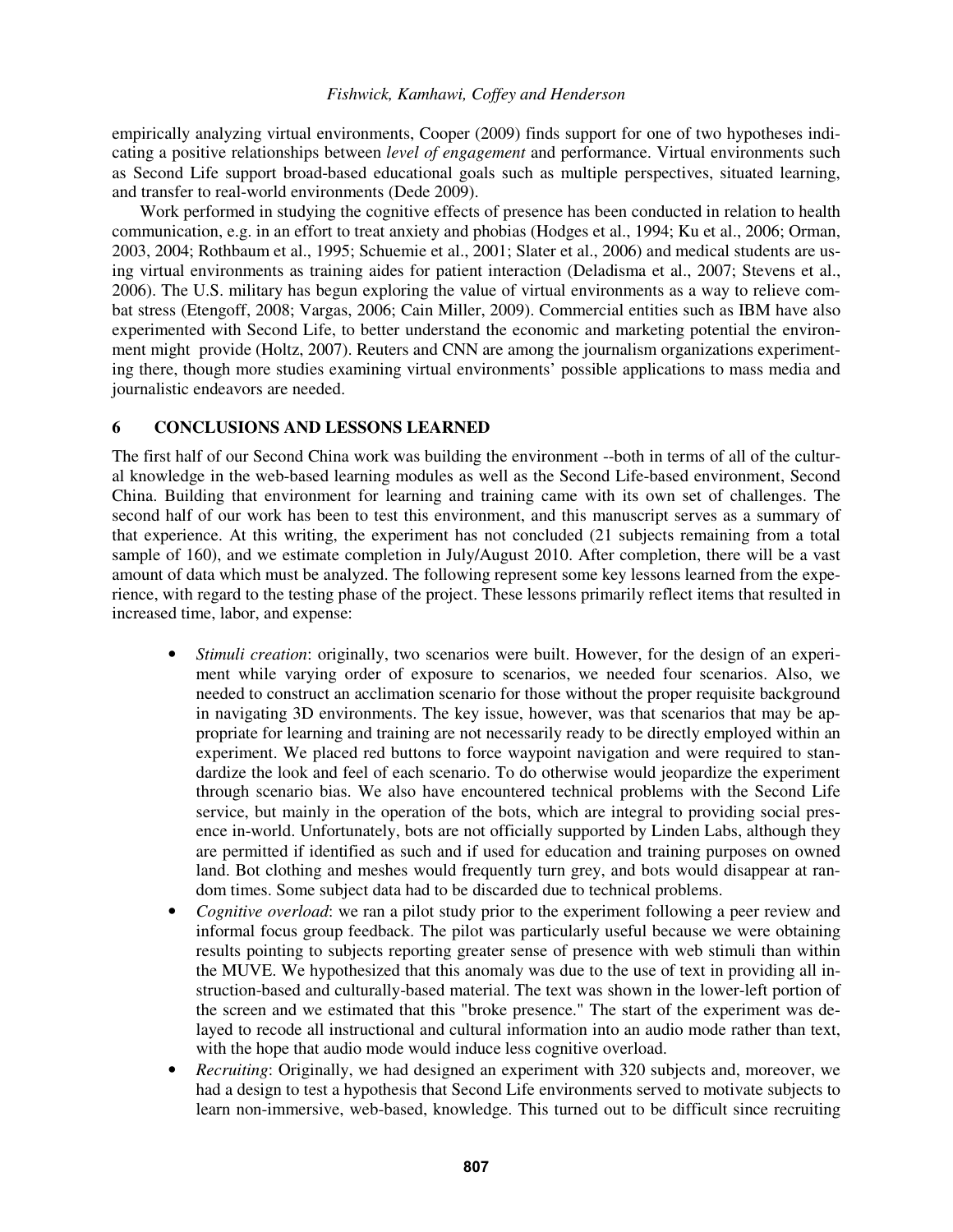took longer than expected based on student availability. We found that most university students are driven more by extra credit than monetary compensation, but also that extra credit is not a motivation until later on during an academic semester. Due to our need to cover both level of expertise and gender, we encountered difficulty in obtaining needed subjects to fill into the treatment bins, whereas some other treatment bins were full.

In summary, there have been significant obstacles to executing and completing these experiments. In hindsight, we could have simplified the experiments. A simple mechanism would have been to have only one research question and to have chosen fewer variables. However, the complexity and scope of these experiments is expected lead to new insights that go far beyond training transfer questions to where we better understand how, where, and why MUVEs are potentially useful across a wide range of disciplines and training platforms.

## **ACKNOWLEDGMENTS**

We would like to acknowledge the key research assistants who were essential to the construction of the Second China stimuli and the running of the experiment. For development of the island, Ryan Tanay crafted the artwork and design on the island, as well as doing building construction. Hyungwook Park was responsible for the automated virtual human bots used as helpers, greeters, and guides. For help during the assessment phase of the project, we would like to thank Evan Serge and West Bowers for their significant hours in facilitating the experiment. We would like to thank the U.S. Government, and in particular to the Combating Terrorism Technical Support Office (CTTSO) for funding for the experiments. Special thanks go to Shana Yakobi (CTTSO) and Benjamin Hamilton (SAIC), and to Allison Abbe (U.S. Army Research Institute) for conversations relating to culture and training. The authors would also like to thank Lessiter et al. (2001) for permission to employ their instrument (ITC-SOPI) in our study.

## **A. EXPERIMENT VARIABLES (DEPENDENT)**

- 1. Sense of Presence (SOP): engagement, ecological validity/naturalness, negative effects, spatial presence.
- 2. Subjective Evaluation: sense of being in control/sominnace, emotional valence, emotional arousal, ease of understanding, informativeness of the presentation, importance of presentation, believability of presentation, objectivity of the presentation, believability of the presentation, relevance to the participant.
- 3. Memory: verbal cued recall (single cue), visual cued recall (single cue), verbal recognition , visual recognition, delayed verbal cued recall (single cue), delayed visual cuded recall (single cue), delayed verbal recognition, delayed visual recognition.
- 4. Cultural Sensitivity: To Chinese culture ( measured prior, immediately after presentation, and a delayed measure), To Foreign culture (measured prior, immediately after presentation, and a delayed measure).

#### **B. EXPERIMENT VARIABLES (INDEPENDENT)**

- 1. Immersion: high (through the avatar's eyes), low (over the shoulder).
- 2. Interaction: high (mouse, keyboard), low (no mouse, keyboard) except for first and last events.
- 3. Gender: male, female.
- 4. Expertise: expert, non-expert\*.
- 5. Channel: Second China/MUVE, web page containing animation and text.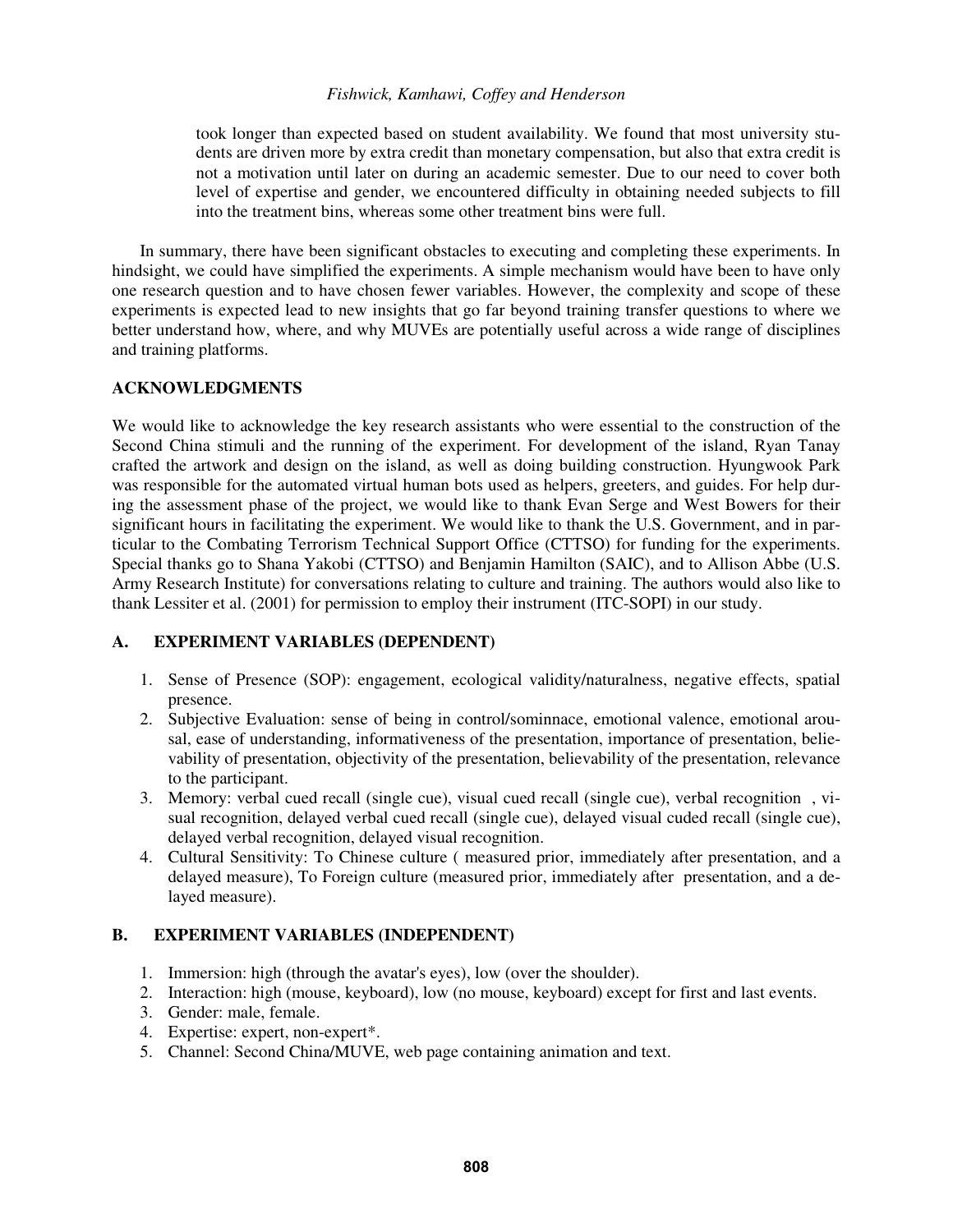\* Expertise is defined as a person (1) with any experience with Second Life, *or* (2) with any experience with other online virtual environments, including Massively Multiplayer Online Role Playing Games (MMORPGs) such as World of Warcraft, *or* (3) who spends more than one hour weekly of MMORPGs or more than one hour weekly in an online virtual environment, *and* (3) who spends more than one hour weekly playing video games in general.

#### **REFERENCES**

- Chen, G-M. and W.J. Starosta. 2000. The development and validation of the intercultural sensitivity scale. Paper presented at the Annual Meeting of the National Communication Association, Seattle, Washington. November 8-12, 22 pp.
- Cooper, K. 2009. Go with the flow: Engagement and learning in Second Life. In Proceedings of the Interservice/Industry Training, Simulation, and Education Conference (I/ITSEC), paper 9346:1-11.
- Dede, C. 2009. Immersive interfaces for engagement and learning. *Science*, 323: 66-69.
- Fishwick, P., ed, 2007. Handbook of dynamic system modeling, CRC Press.
- Fishwick, P., J. Henderson, E. Fresh, F. Futterknecht, and B. Hamilton. 2008, Simulating culture: An experiment using a multi-user virtual environment In *Proceedings of the 2008 Winter Simulation Conference*, eds. S. J. Mason, R. R. Hill, L. Mönch, O. Rose, T. Jefferson, J. W. Fowler, 786-794. Piscataway, New Jersey: Institute of Electrical and Electronics Engineers, Inc.
- Geiger, B., and J. Newhagen. 1993. Revealing the black box: Information processing and media effects. *Journal of Communication*, 43(4), 42-50.
- Henderson, J., P.A. Fishwick, E. Fresh, F. Futterknecht, and B. Hamilton. 2008. An Immersive Learning Simulation Environment for Chinese Culture. In Proceedings of the Interservice/Industry Training, Simulation, and Education Conferene (IITSEC), Orlando, Florida, paper 8344, 1-12.
- Kamhawi, R. and M.E. Grabe. 2008. Engaging the female audience: An evolutionary psychology perspective on gendered responses to news valence frames. Journal of Broadcasting and Electronic Media. 52(1), 33-51.
- Lessiter, J., J. Freeman, E. Keough, and J. Davidoff. 2001. A cross-media presence questionnaire: The ITC- Sense of Presence Inventory, *Presence: Teleoperators and Virtual Environments* 10(3): 282- 297.
- Luke, S., C. Cioffi-Revilla, L. Panait, and K. Sullivan. 2005. MASON: A multiagent simulation environment, *Simulation* 81(7): 517-527.
- Macredie, R., S. J. E. Taylor, X. Yu, and R. Keeble. 1996. Virtual reality and simulation: An overview. In *Proceedings of the 1996 Winter Simulation Conference,* ed. J. M. Charnes, D. J. Morrice, D. T. Brunner, and J. J. Swain, 669-674. Piscataway, New Jersey: Institute of Electrical and Electronics Engineers, Inc.
- Marsh, T., P. Wright, and S. Smith. 2001. Evaluation for the design of experience in virtual environments: Modeling breakdown of interaction and illusion, *CyberPsychology & Behavior* 4(2): 225-238.
- Mikropoulos, T. A. 2006. Presence: A unique characteristic in educational virtual environments, *Virtual Reality*, 10: 197-206.
- Monks, T., S. Robinson, and K. Kotiadis. 2009. Model reuse versus model development: Effects on credibility and learning. In *Proceedings of the 2009 Winter Simulation Conference*, eds. M. D. Rossetti, R. R. Hill, B. Johansson, A. Dunkin and R. G. Ingalls, 767-778. Piscataway, New Jersey: Institute of Electrical and Electronics Engineers, Inc..
- Sargent, R. G. 2009. Verification and validation of simulation models. In *Proceedings of the 2009 Winter Simulation Conference*, eds. M. D. Rossetti, R. R. Hill, B. Johansson, A. Dunkin and R. G. Ingalls, 979-991. Piscataway, New Jersey: Institute of Electrical and Electronics Engineers, Inc.
- SC (Second China Project). 2010. Available via <http://www.secondchina.com/> [accessed June 9, 2010].